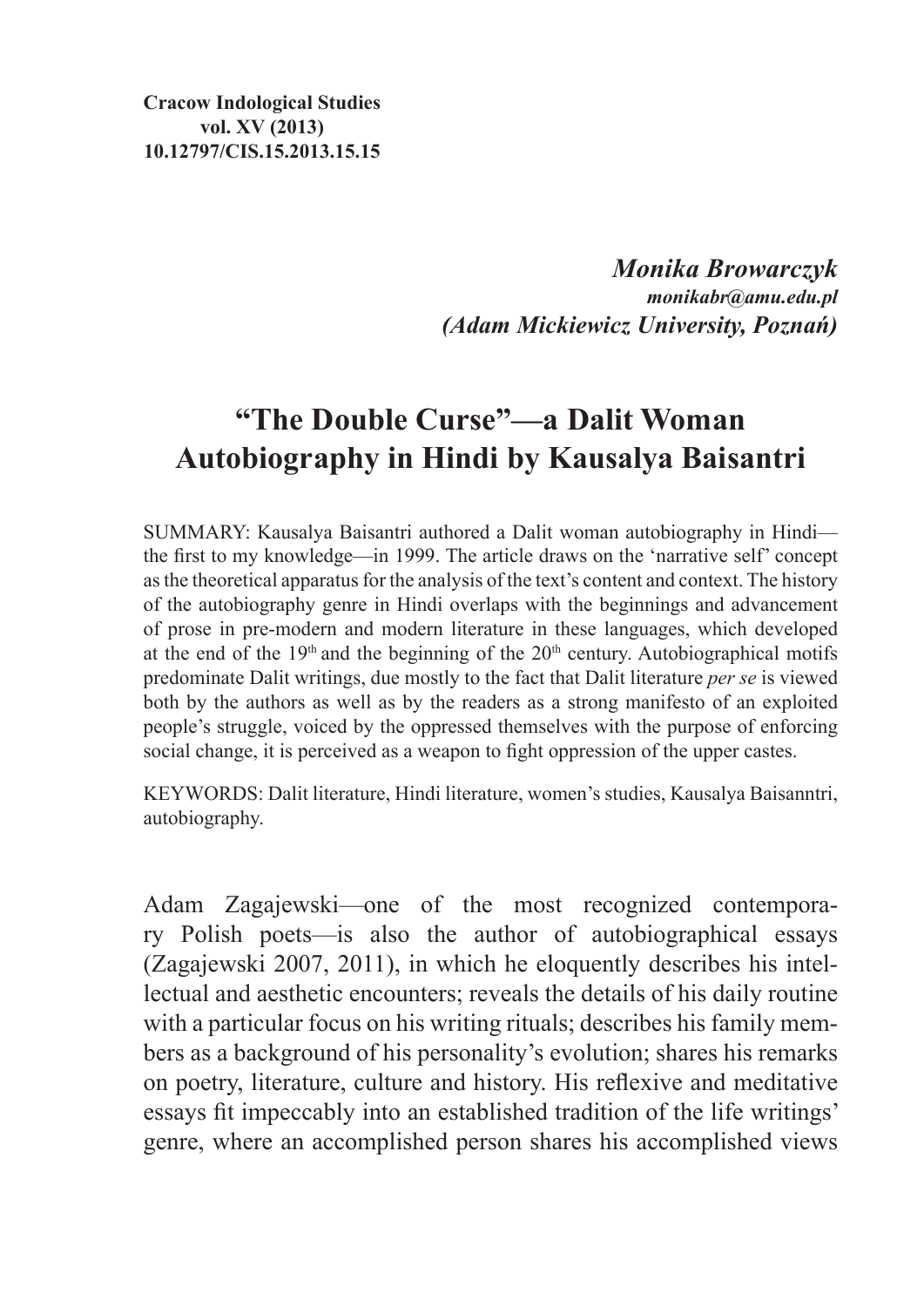of the not-yet-accomplished world. In 2011 I accompanied Zagajewski throughout his stay in India, including his visit to the Jaipur Literature Festival, where I was enthusiastic to facilitate his meeting with a somewhat more exceptional autobiographer, A. Revathi, who authored a life story translated into English from Tamil, *The Truth About Me. A Hijra Life Story*.

I read A. Revathi's book and I was delighted to be able to congratulate her personally on her English debut. She was pleased to communicate in the Hindi medium to someone from outside of India (she did not know English). It seemed to me that she was content to hear praises of her work with an eagerness of an author, but there was more to it, which shall be explicated by the quotation from Revathi's preface to her book:

*The Truth about Me* is about my everyday experience of discrimination, ridicule and pain, it is also about endurance and my joys. […] As a hijra I get pushed into the fringes of society. […] Yet I have dared to share my innermost life with you—about being a hijra and doing sex work. […] I hope that by publishing my life story, larger changes can be achieved. I hope this book will make people see that hijras are capable of more than just begging and sex work. I do not seek sympathy from society or government. I seek to show that we hijras do have the right to live in this society (Revathi 2010:v-vi).

Her presence at the literature festival in Jaipur and her interaction with the audience gave her the recognition not of an undistinguished and ordinary person from the fringes of society, but of a subject with a story to tell.

Eagerly, I introduced Revathi to Zagajewski. An introvert intellectual, an admirer of philosophy, poetry, literature, art and classical music of Europe, already thoroughly overwhelmed—to describe it euphemistically—by experiences of his Indian journey on the one side; and on the other, by a towering figure of Revathi clad in sari, a former sex-worker, a present sexual minority rights activists and an extravert; this exceptional encounter of the two authors was brief.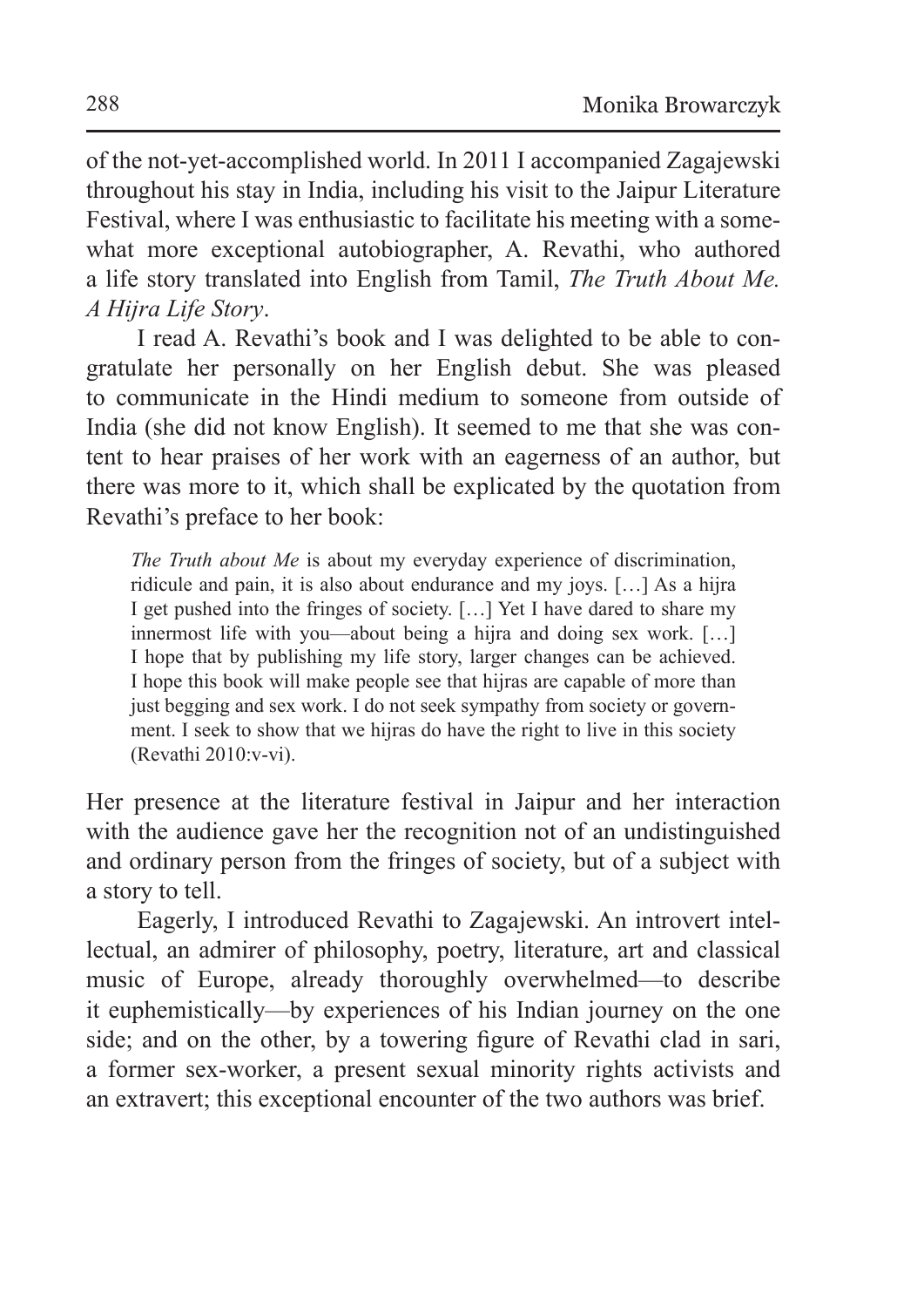I shared this autobiographical anecdote, vivid in my memory, as a parable of the development of life writings. Autobiography as a genre established its distinctive features in the 18th century through narratives of great white Christian men's lives, but in the 20<sup>th</sup> century the genre was redefined through stories of the 'others' whose voices had earlier been excluded from both, the life writings and the critical discourse on them. It was Revathi's narrative, too, which triggered my specific interest in women's autobiographies in Hindi.

An enquiry into contemporary life writings by women in Hindi opens a broad spectrum of research within a multilayered, interdisciplinary discourse. Smith and Watson emphasize:

The status of [women's] autobiography has changed dramatically […], both within and outside of the academy. Women's autobiography is now a privileged site for thinking about issues of writing at the intersection of feminist, postcolonial, and postmodern critical theories (Smith and Watson 1998: 5).

Women's autobiographies are a fairly recent phenomenon in Hindi literature with a sudden rise in their number in the late 1990's and the first decade of the 2000's. (Despite the growth, they are still outnumbered by life stories written by men; it reflects a general tendency in literary production dominated largely by men.)

More than other types of writings, life writings are a literary territory where subjectivity is asserted more openly, thus they often turn into battlegrounds of internal and external conflicts between the dominant discourse—shaped by the social and cultural constructs of gender, social position, language identity, religion etc.—and an individual experience. It seems that Indian women share an innermost understanding of the discrepancy between the alleged unimportance of the role assigned to them by society and their obvious significance in the running of that society, and Hindi autobiographies by women voice this incongruity with all its consequent tensions.

Many scholars admit that autobiography is a genre facing an identity crisis. Recent attempts to create a coherent literary theory of autobiography by Paul John Eakin and some other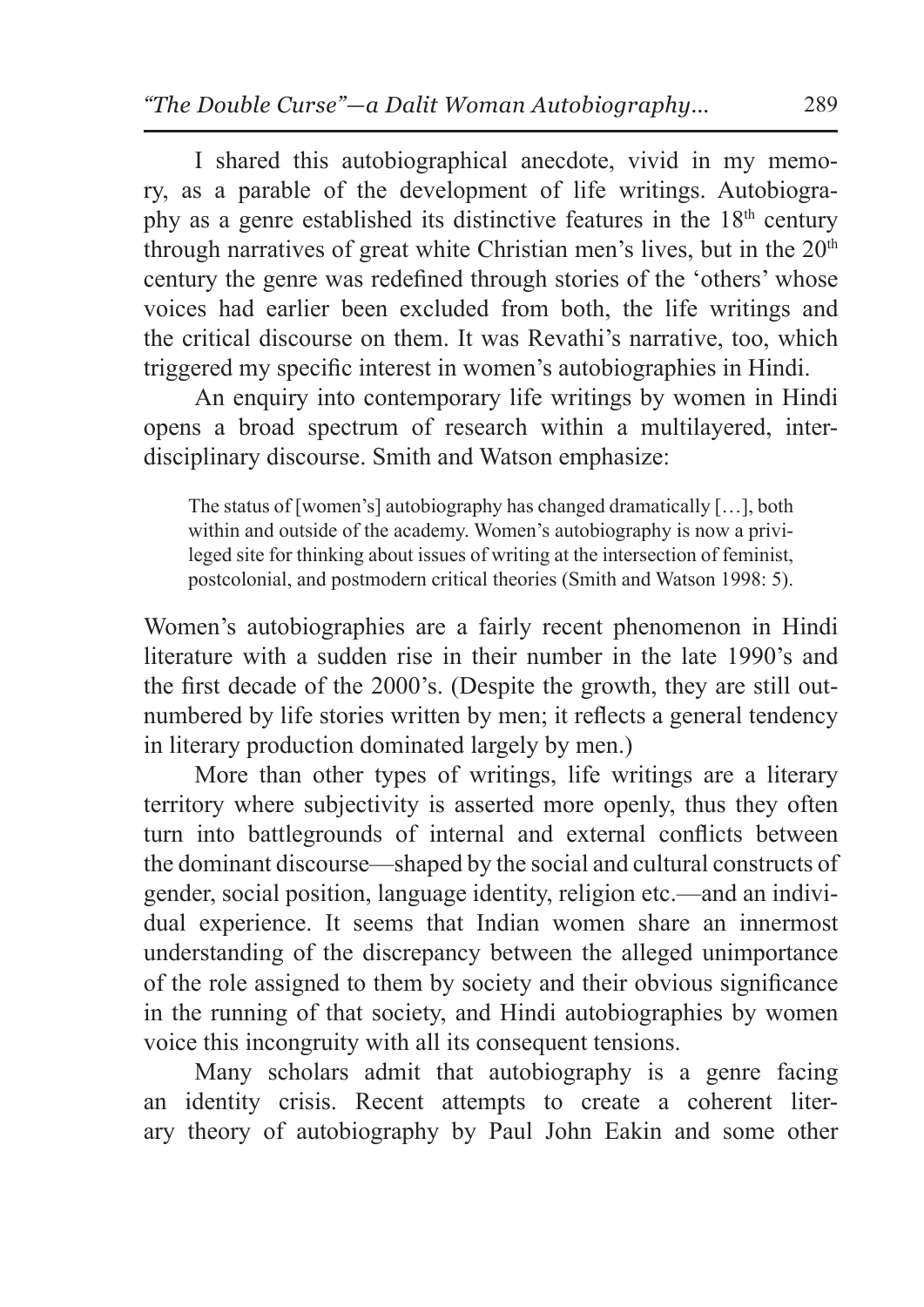literary critics draw on philosophical thought on the nature of a subject as a 'narrative self'. Several contemporary philosophers (Adriana Cavarero, Alisdair MacIntyre, Paul Ricoeur and Charles Tylor) speculate that selves are constituted by narratives. Adriana Cavarero writes: "every human being, without even wanting to know it, is aware of being a narratable self—immersed in the spontaneous auto-narration of memory" (Cavarero 2000: 3).<sup>1</sup> These thinkers also argue for an interdependence of subject's auto-narrative with the narratives of others and that the process is culturally and historically specific. In India, which modestly boasts of being the source of every story in the world, the idea of a self defined by auto-narrative seems to be a concept of great appeal, taking us back to *the Kathāsaritsāgara* or *The Ocean of the Streams of Stories* of individual lives.

However alluring this notion may be, I attempt to apply the 'narrative self' concept in my research for other reasons, namely because it offers theoretical apparatus addressing uncertainties of the autobiography genre. I am convinced that this approach allows us to explain many concerns related to the liminal nature of autobiography as a literary intra-genre occupying the no man's land between fiction and a verifiable account of facts. Emotionally charged experiences, tricks of memory or unconscious psychological processes, to name but a few, influence an author's account of the past, which creates an inconsistency between the facts and their narrative.<sup>2</sup> Inspired by the literary critics'

<sup>&</sup>lt;sup>1</sup> Marya Schechtman (Schechtman 2011: 407) elaborates: "It seems safe to say that no narrative view requires that we compose explicit and complete autobiographies in speech, writing, or thought, but all of them require that we should be able at least occasionally to explicitly narrate at least some portion of our lives. Much of our self-narration is expressed in the way we think, the way we live, and the kinds of explanations we feel called upon to give to others. Beyond this, however, it is hard to say anything much more specific about how self-narration is supposed to work."

Interestingly, Olga Tokarczuk, one of the most popular contemporary Polish writers, admitted that she dislikes the application of a term 'magic realism' to her prose, because even the unreal or surreal events in her books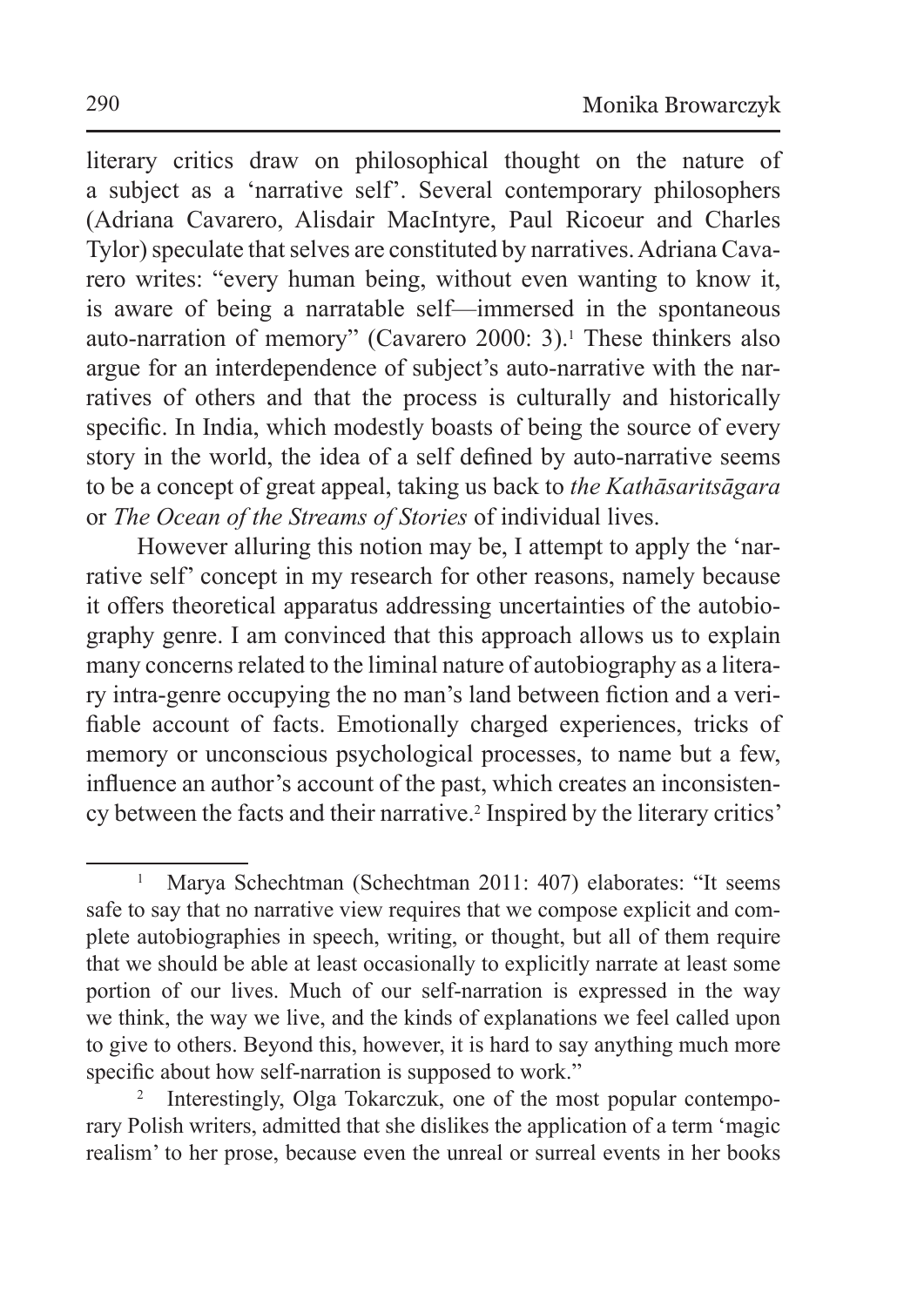application of the narrative self theory, I will look at the autobiography not as a factual and objective account of the life and times. Rather, I will read it as a very subjective and individual narrative of life and examine the stylistics of life writings and their contents.

History of the autobiography as a genre in Hindi and other Indian languages runs parallel to the beginnings and then the advancement of prose in pre-modern and modern literatures, which developed at the end of the  $19<sup>th</sup>$  and the beginning of the  $20<sup>th</sup>$  century.<sup>3</sup>

The autobiographical impulses of individual authors, both those openly expressed and those that can be only inferred, seem to be very different in each case; in fact as different as the authors' lives, and as different as their life stories. For Kausalya Baisantri (1926–2009), a Dalit, who in her youth was engaged in the Ambedkar movement, the urge to pen her testimony came from the sense of obligation towards her community, but also as a result of an experience described by her metaphor of a double curse, of being a Dalit and a woman, as alluded in the title of her book—*Dohrā abhiśāp* or "The Double Curse", 1999.<sup>4</sup>

<sup>3</sup> Due to the brevity of this essay, I will not discuss the history of autobiographical writings in India or in Hindi. To illustrate the genre's development, I will however name the authors of some critically acclaimed life writings, or those whose works are crucial to the genre's development: memoirs of the Mughal emperor Babar (15<sup>th</sup>–16<sup>th</sup> c.) and of his daughter Gulbadan (16<sup>th</sup> c.). Banarasidas ( $17<sup>th</sup>$ c.) composed the first autobiographical account in a dialect of Hindi—in fact, the first in any vernacular Indian language—in verses. Lutfullah's autobiography (1854) was the first written by an Indian in English and Rassundari Dasi's (or Devi, 1876) was the first life story in Bengali and the first by a woman, who self-taught herself reading and writing.

<sup>4</sup> On relation of subaltern, feminist and autobiography studies see: Browarczyk (The Intimate Me in the Public Sphere: Contemporary Hindi Autobiographies by Women—Maitreyi Pushpa and Prabha Khaitan, forthcoming 2013): "In the patriarchal structure of traditional Indian society rooted in the value system informed to a great extent by religious practices (Hinduism,

are informed by a 'psychological reality' (Olga Tokarczuk at the Congress of Polish Literature Translators, Kraków, July 5, 2013).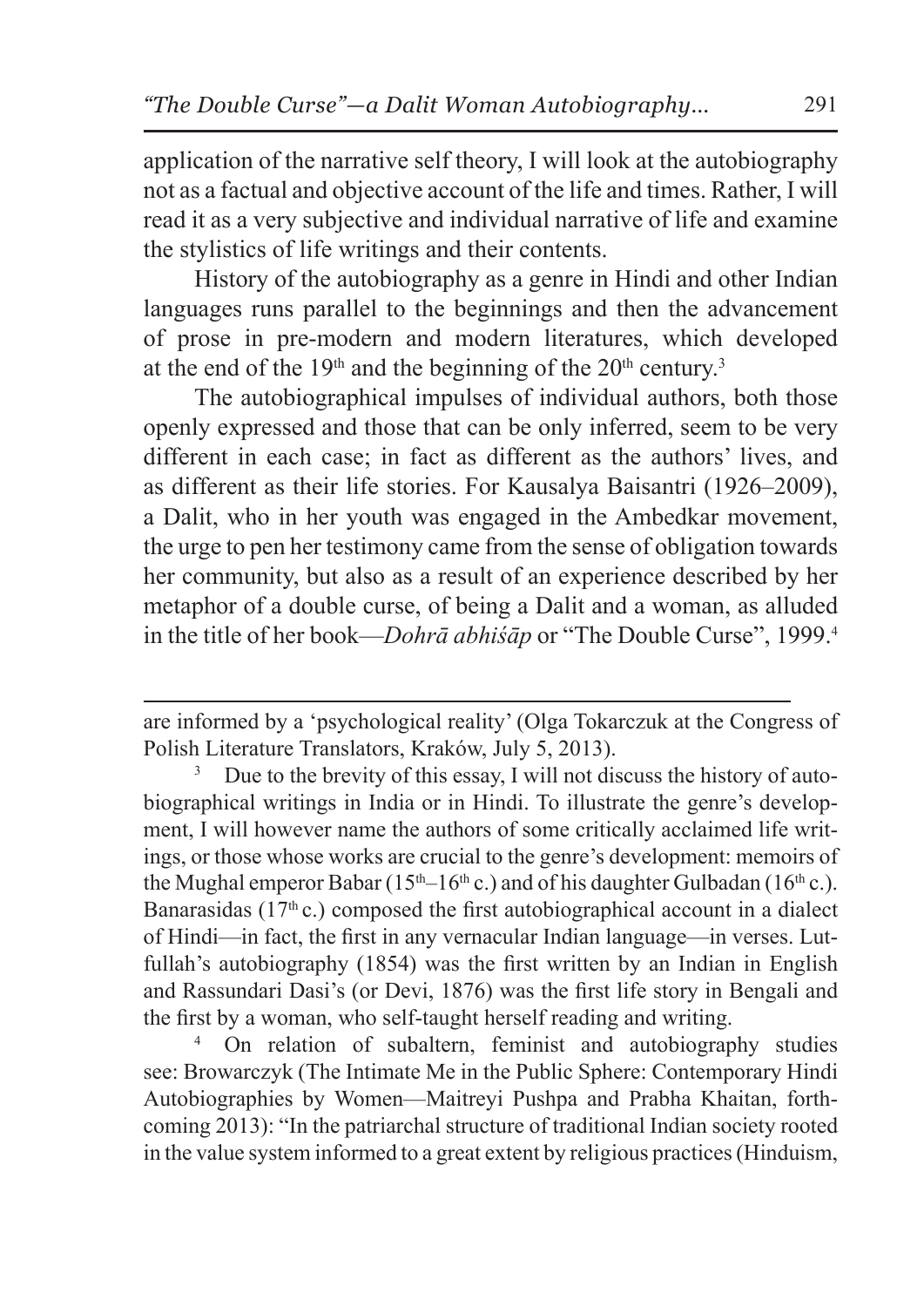Though originally a speaker of Marathi, Kausalya Baisantri committed herself to writing an autobiography in Hindi, because there was no earlier written testimony of a Dalit woman in this language. In the introduction to "The Double Curse", she reasonably explains that it did not bother her, for Marathi and Hindi shared the same script, however two paragraphs later she admited that three people proofread her text and Mastram Kapoor—a Hindi journalist—read the manuscript, suggested some modifications and helped her in typing and publishing the book. Only a critical reading of a manuscript would determine what changes were introduced in the original and, if so, to what extent the ideological perspective of the editors—their involvement in the Dalit movement—influenced the editing.

Dalit autobiographies in Hindi emerged in the middle of the 1990's. Critically acclaimed life stories were written by Mohandas Naimisharay (1995), Omprakash Valmiki (1997) and Surajpal Chauhan (2002). Baisantri's story is—to my knowledge—the first

Islam and other religions), women are collective subalterns. At the same time, however, as writers aiming at self-expression, they belong to the intellectual elite of those, who are in a position to shape the views of their audiences and to voice the concerns of their diverse communities. Moreover, as Hindi speakers in the context of multi-lingual India, they occupy incongruous positions. On the one hand, they are local or 'vernacular' for the English speaking elite, but on the other, very central—this due to Hindi and its variants being the most widely spoken language in India, as well as the official language of the federation, and therefore related to the power and the authority at the centre. As speakers of Hindi, women are in a central-peripheral relation with the users of Urdu—the language associated with the religious minority of Indian Muslims, historically and linguistically related with Hindi, and with the Hindu-Muslim coexistence in India. These multiple identities make Hindi women writers' trans-local actors in the religiously, regionally, socially and economically diverse Indian society."

Baisantri's complex subaltern identity comes from the interplay of her various roles of a Dalit, a woman, an activist and an author of the autonarrative, amongst others.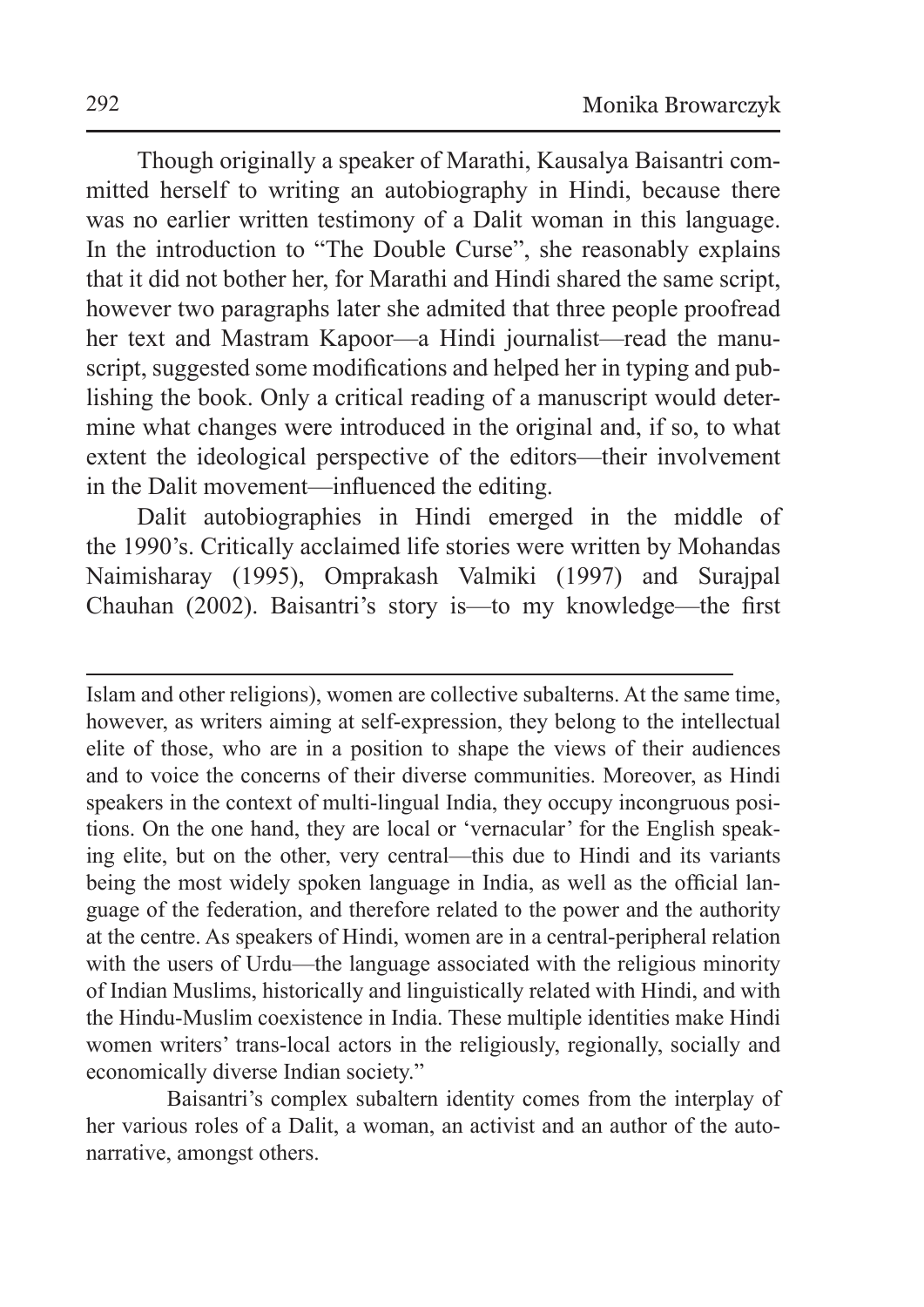Dalit woman autobiography in Hindi, Hindi literature being always vaguely behind the literary developments of Bengali and Marathi. In the case of Dalit writings, Marathi literature was an indisputable front-runner as far as the intensity of the Dalit movement in the area was concerned. Dalit life writings in Marathi occurred in the late 1950's (Mukhejree 2010: xii) and the first Dalit autobiographies published in Hindi were translations of Marathi works. Beth elaborates on this historical process:

However, the development of the Dalit autobiography as a literary genre was not a straightforward adoption from Marathi with similar guarantees of success. Rather a Hindi readership of Dalit autobiographies was explored and consciously cultivated by Hindi Dalit writers through shorter autobiographical articles published in journals and anthology collections (Beth 2007: 571).

Autobiographical motifs predominate Dalit writings. This is due mostly to the fact that Dalit literature *per se* is viewed both by the authors as well as by the readers as a strong manifesto of an exploited people's struggle, voiced by the oppressed themselves with the purpose of enforcing social change, and is perceived as a weapon to fight oppression of the upper castes. Sharankumar Limbale (Limbale 2004: 18), in his study of Dalit aesthetics, defines Dalit literature as: "writing about Dalits by Dalit writers with a Dalit consciousness" (cf. Brueck 2006).

Julia Swindells (Swindells 1995: 7), in her analysis of Aboriginal women's life writings in Australia, underlines that autobiography "has the potential to be the text of the oppressed and culturally displaced, forging a right to speak both for and beyond individual." Lee Gilmore describes a paradox of an autobiographer, whose story is both unique and representative (Gilmore 2001: 8). Similarly, Baisantri's narrative meanders between displaying her individual story and the testimony of her people's and Dalit women's struggle as witnessed by her, which puts the author under considerable strain.

In the introduction to her book, Kausalya Baisantri informs the readers of her motivations and of the long process of committing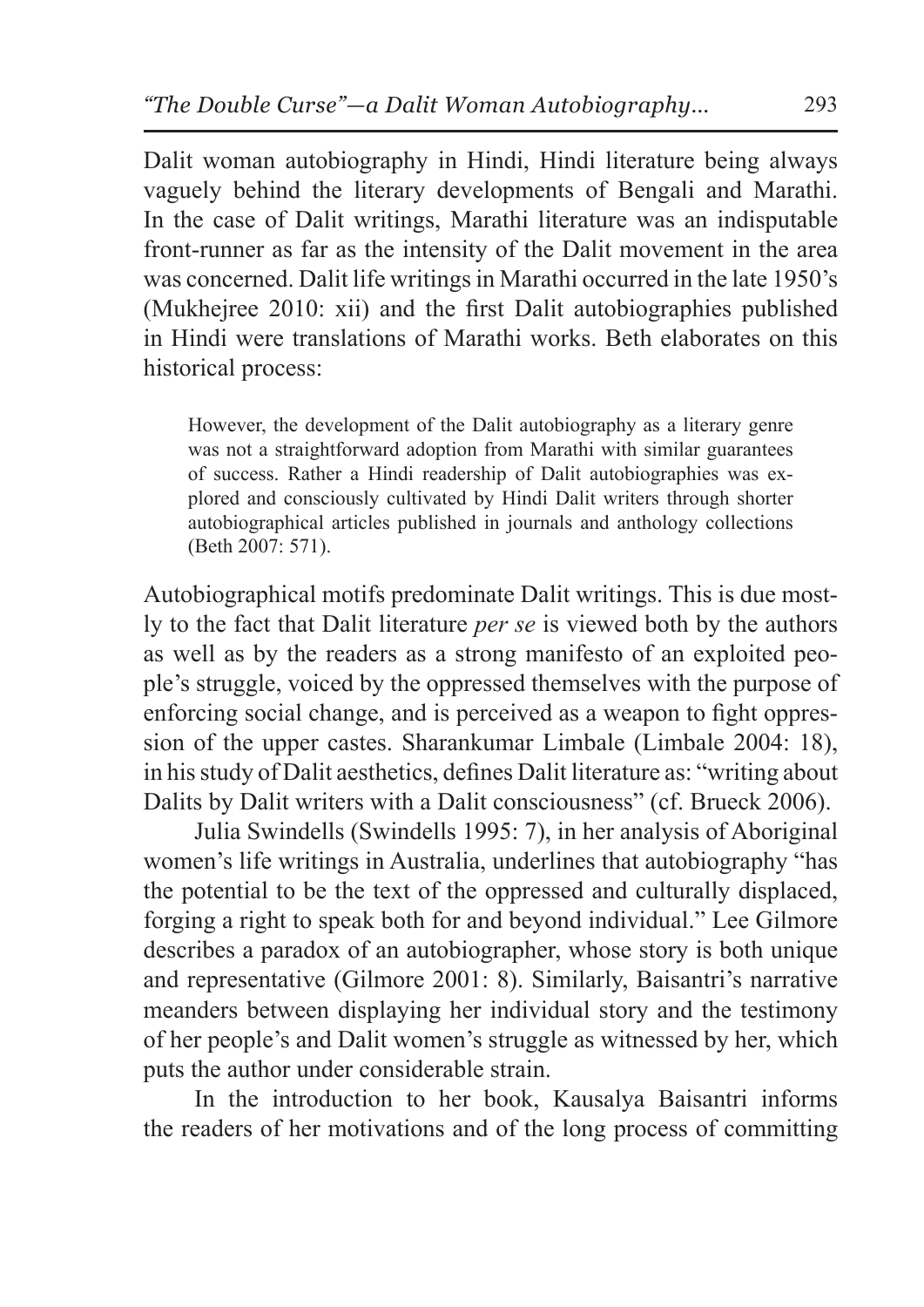herself to writing her autobiography. It was through constant encouragement from several Dalit women activists, who for years were urging her to write a life story as a testimony of the Dalit community's condition at the beginning of the struggle for its upliftment, that the book was born. Baisantri implies, without stating it explicitly, that it was not her lack of humility that compelled her to share the story of her life—humility which indeed she proves by limited focus on her own achievements and emotions throughout the book. This restraint can partly be interpreted as imprinted on the author by Indian cultural constructs of gender, i.e. an ideal of female modesty.

Baisantri is chosen as the witness because, as she willingly explains, she was one of the very few educated Dalit women of the time. However, in her narrative, she gives credit to her parents—in particular to her mother—for this achievement, diminishing the value of her own perseverance. It is her own decision, however, to pen the story as an evidence of her lifelong struggle as both a Dalit and a woman. This resolution remains a source of constant conflict in the autonarrative. Thus, on the one hand, Baisantri presents Dalit community as an oppressed group. On the other hand, however, to record the oppression of Dalit women, she provides examples of Dalit men including her grandfather and husband—as aggressors, which creates a fissure between a positive and a negative image of the community.

The introduction to Baisantri's story not only informs the readers that she wrote it for the cause of Dalit upliftment, but is also a fullfledged teaser giving them glimpses of what awaits them in the book. Baisantri, like an experienced storyteller, makes some humble allusions to her role in the Dalit movement and reveals selected dramatic developments of her disastrous marriage leaving the audience curious for how the story would develop to reach the culmination.

 Two opening sentences of the introduction read: "I was living my life holding to the memories of the past. 68 years of my life went by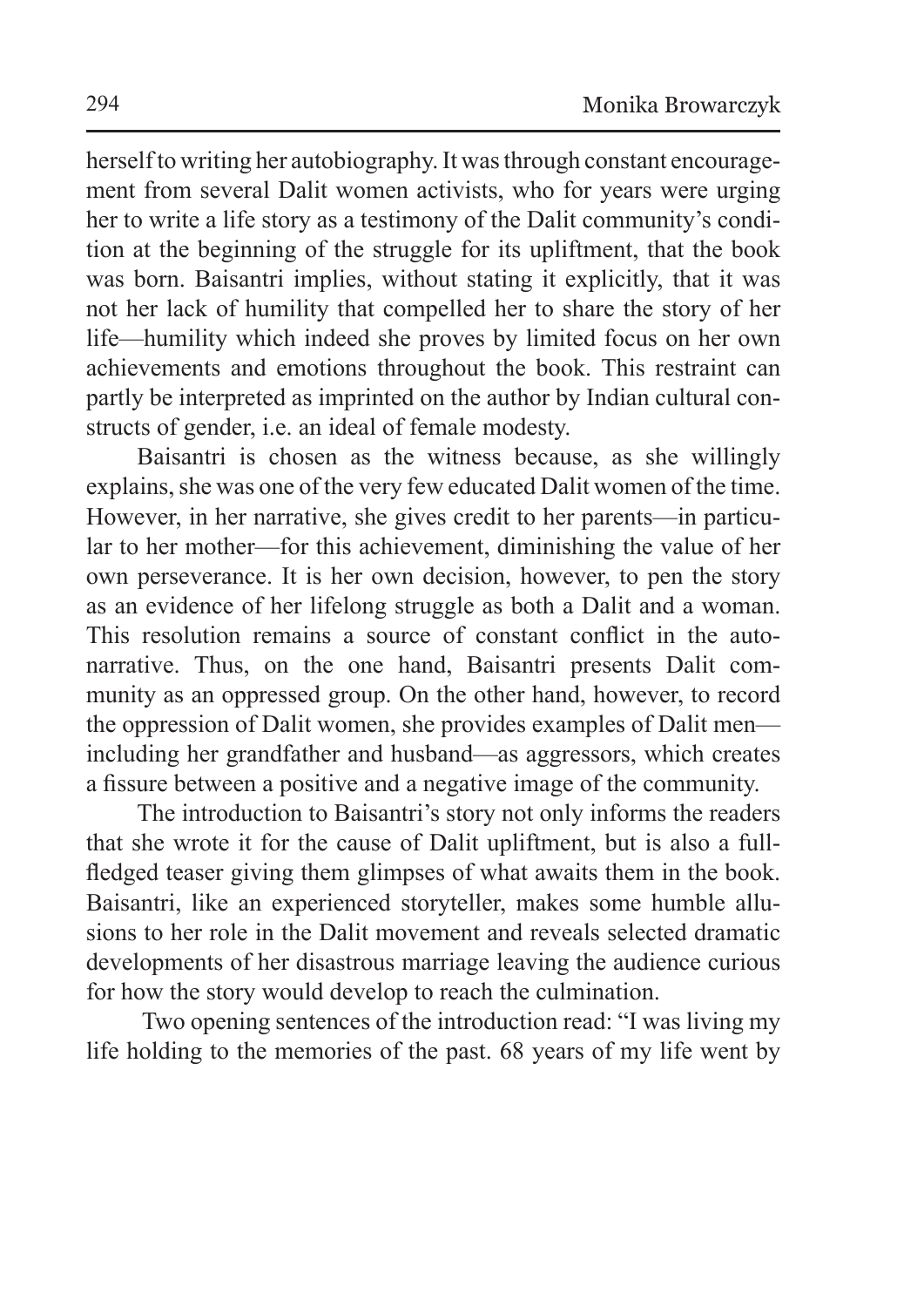in the painful struggle to reveal in words what I have really suffered."<sup>5</sup> The word choice is noteworthy—the author's fondness for Sanskritic vocabulary is noticeable (eight direct Sanskrit loanwords (*tatsama*) in these two short sentences and only one Persian). Preponderance of Sanskritic vocabulary may be caused by the influence of Baisantri's mother tongue, Marathi. However, for Hindi native speakers, the usage of *tatsama*s is a conscious choice hinting at a higher language register associated with erudite learning and opinion making. Sanskrit loanwords prove author's competence to present her viewpoint. They also put Baisantri's statements in a context of Dalits' repression, i.e. through associations with the use of language forbidden for untouchables and women in the past.

Sanskritic register, an authoritative rhetoric tool in Hindi, appears in the few passages of Baisantri's life story which present exposition or argumentation. The presence of Sanskritic register is restricted only to loanwords; sentences are not elaborate, there are no intricate grammar structures. Most of Baisantri's narrative—its predominantly descriptive parts and narration of events—are expressed in colloquial Hindi with its vocabulary including non-Sanskrit loanwords, syntax and some of the lively idioms of the informal register. Baisantri's style is like a modest starched cotton sari, her narrative's simplicity— 'starched' with Sanskrit loanwords in due measures—adds dignity and honesty to her story, making the coherence of her narrative credible to the readers.

A certain, politically oriented addition to the aesthetics of Sanskritic vocabulary and the colloquial Hindi register are words chosen from the jargon of the movement for the betterment of Dalits (many of them Sanskritic ones, for the authority of this rhetoric). These phrases seem to be quotations from Ambedkar's speeches, Dalit magazines and leaflets of those and of present times, they constitute the lexicon of the Dalit movement (eg. *apmān* —insult, humiliation;

<sup>5</sup> *Maī atīt kī yādõ mẽ apnā jīvan jī rahī thī. Apne bhoge hue yathārth ko śabdõ mẽ utārne ke dvandv kī pīṛā mẽ jīvan ke 68 vaṛṣ bīt gae*.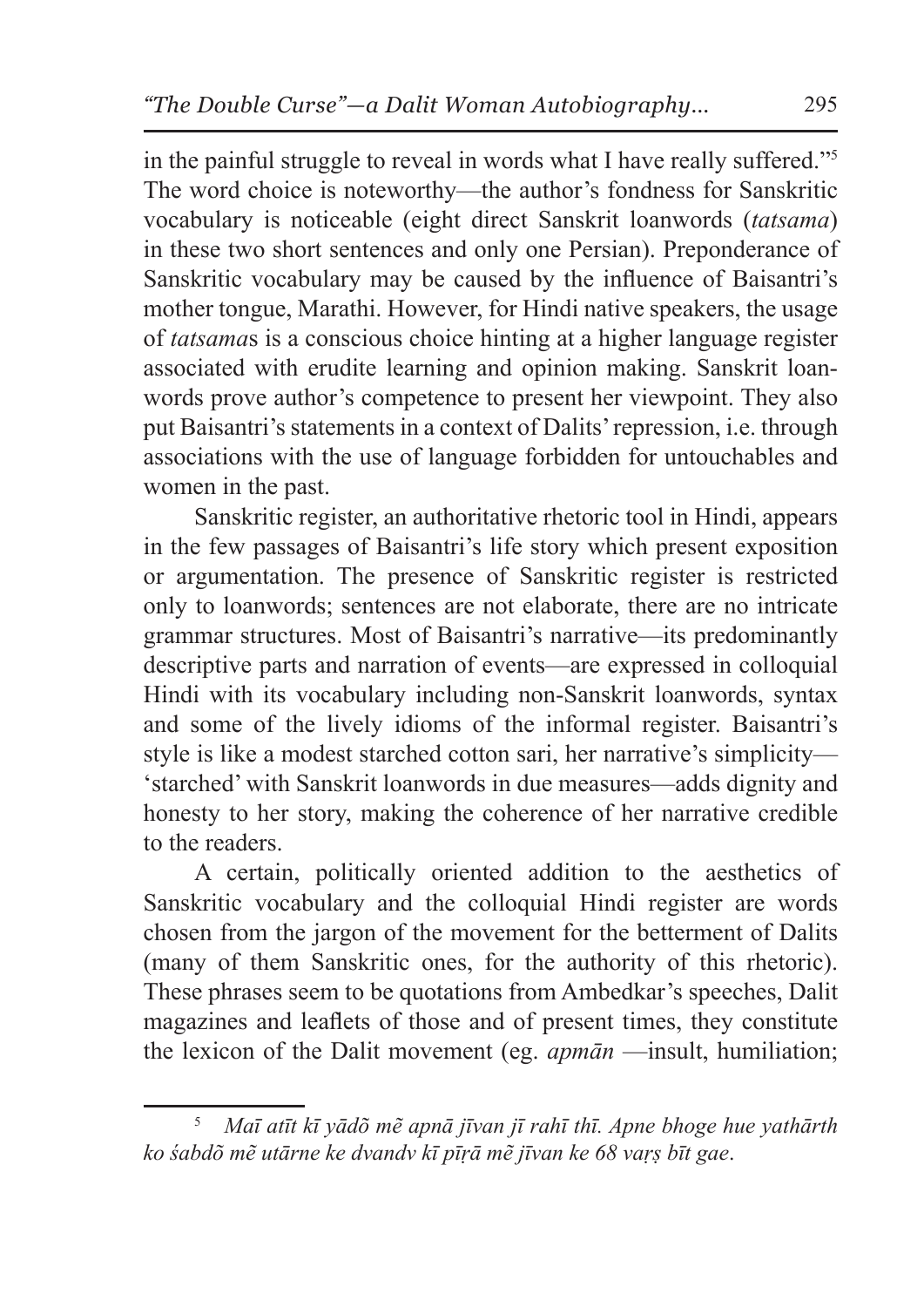*naitk bal—*moral strength; *dalit samāj—*Dalit community; *hīntā* inferiority: *jāgrti*—awareness). Baisantri—as an Ambedkar's supporter and Dalit activist—employs this vocabulary plausibly; however, again, it can also be an editorial interference, insisted upon to shape her story into a tool of propaganda.

Baisantri describes herself as a fervent follower of Baba Ambedkar. Her parents' admiration for the Dalit leader; his success story, personality and mission; his first speech heard by Kausalya as a girl of about ten years; later a more private meeting with Ambedkar and a group of women activists during his visit to her native Nagpur; all these influenced her profoundly inspiring her to become a person she was.

The word of self-definition Baisantri uses most often is Sanskritic *aspr'sya* or an 'untouchable'. English translation does not reveal the difference in style between this word and a more vernacular *achūt*, asthe two will be rendered in English as'untouchable'. Baisantri avoids the word *achūt*, but several times she uses its derivative, *chuāchūt*, whenever describing practices of the untouchability in Indian society. In a very few instances, mostly in contemporary context, the word 'Dalit' appears (as a form of self-definition, relevant to the movement and the literature, it has been consequently applied in the article). According to Marathi speakers (two upper-caste informants) *asprśya* is a regular and exclusive Marathi word choice for denoting 'untouchable', however, for Hindi speakers it has a somewhat euphemistic shade.

The story of Baisantri's life is not a narration of events evolving linearly and dramatically; it is merely her literary canvas on which she draws scenes from the past. Her impressions of bygones are generally organized in a chronological order. It is a prevalent technique in autobiographical accounts due to its relation to the natural progress of existence. To narrate imprints of the past, Baisantri meanders through tenses—the past and the present tenses—freely, which the medium of Hindi allows, for example, when in the few opening short chapters she describes as *āj*, or today, a typical Sunday of her childhood. This model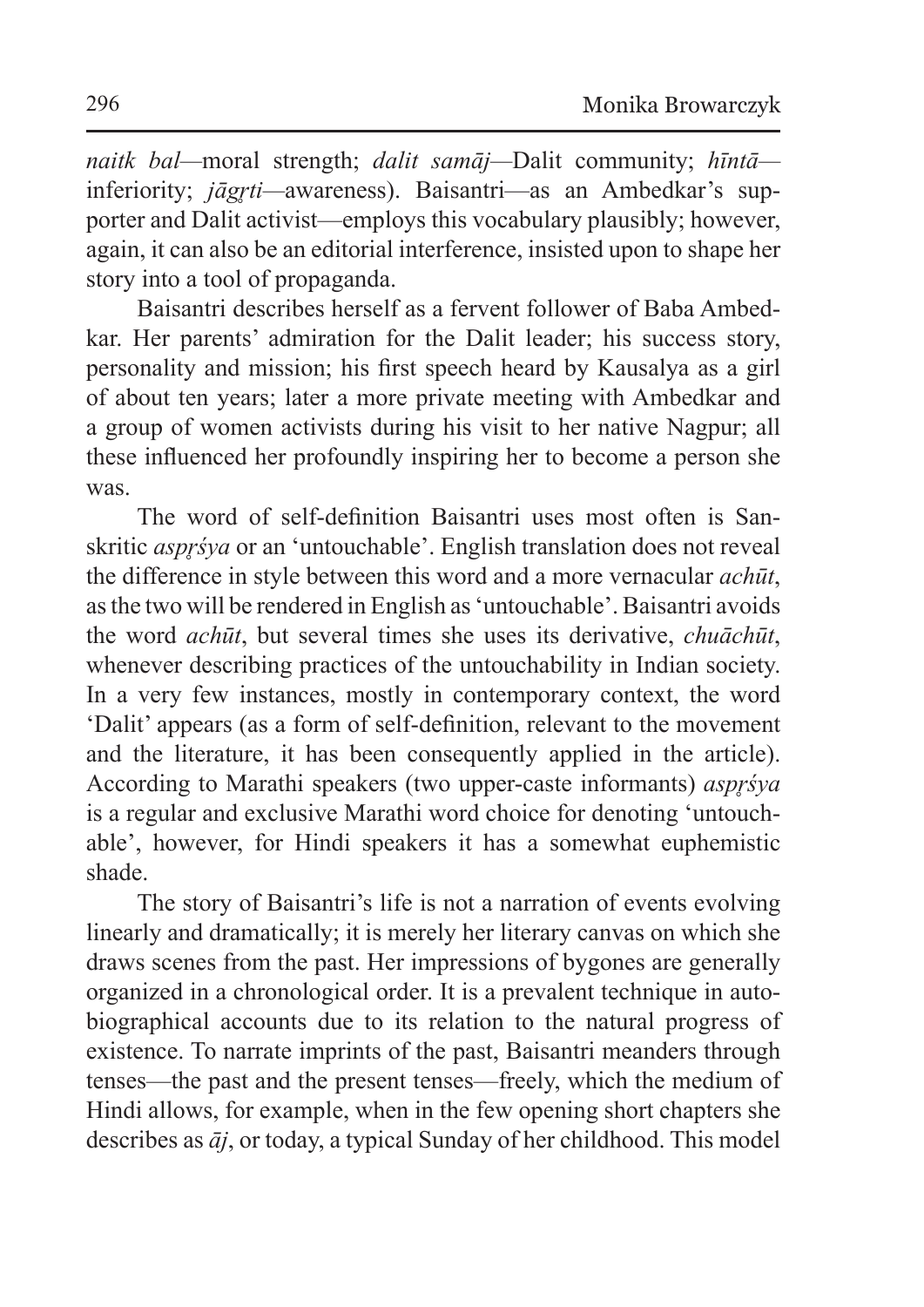Sunday, the essence of all Sundays of her youth, is just a play of memory, but it carries emotional truth for the subject. It proves Eakin's point (Eakin 1992: 31) that though an autobiographer is factually incorrect, or constructing a fictional narrative, his or her story is still a truthful account, and it is valid to the self-narrative because of its emotional significance for the subject.

The author of "The Double Curse" draws a somewhat idealized picture of her family, while giving a list of Sunday activities of her five sisters and parents. It can be inferred from the narrative that this family—who shared their everyday chores, meticulously described in the order of the ideal Sunday—equally shared both delights and distresses of life, and thus provided comfort and support against outside atrocities and trials for all the family members. This bond, whose tribute is interwoven in the narrative, completes Baisantri's life and is the ultimate source of sustenance.

There is an evident temporal disproportion in the narration more than nine tenths of the account is dedicated to the twenty-one years of the author's life before her marriage; the remaining fortyseven years of her married—and later divorced—life occupies the rest of the narrative. It is very telling that Baisantri considered her youth as the most important period in life and in her struggle for Dalit upliftment; she is one of the first Dalit pupils and college students not only in her home town, Nagpur, but in India; she engages in the movement for the Dalit cause: she volunteers for Dalit social awareness actions, she is an active member and later even a joint secretary of the Scheduled Caste Students Federation. She idealizes her youth also, because of the unhappiness of her marriage to a quarrelsome, abusive, grudging husband, who separated her from the Dalit cause that made her life purposeful. It seems from the narrative that the picture of the vivid and meaningful past dominates over her present existence.

It is noticeable that particular narrative leitmotifs concerned with purity and food occur in the narrative because of their connection with certain taboos of practicing the untouchablity. Thus the activities described in the first chapters of the book are connected with cleanliness.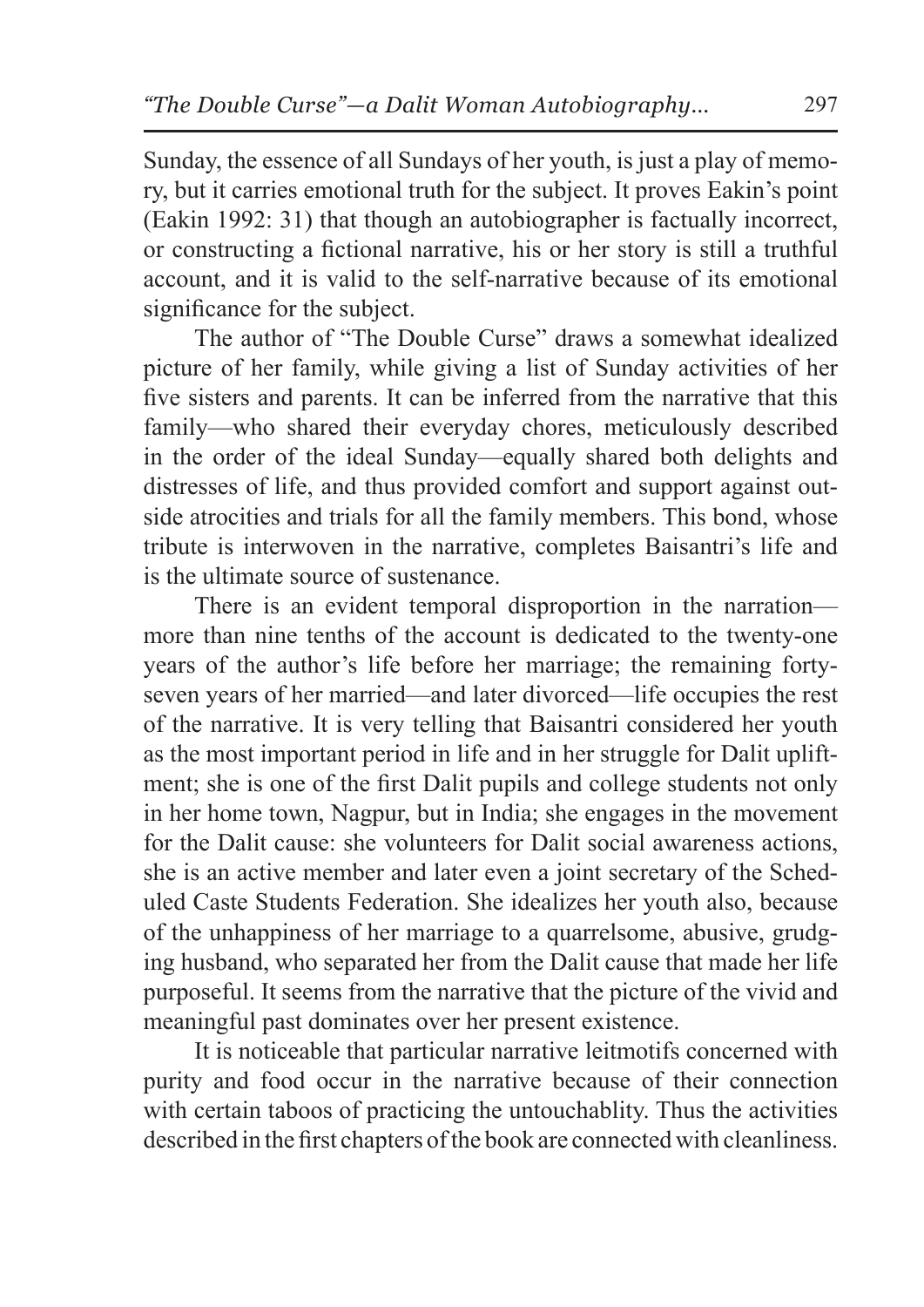Baisantri enumerated how her mother washed the hair of all the sisters, combed it and removed lice; how later all family members washed their clothes, dried them and placed them under their pillows for 'ironing'; how they cleaned house and then took baths. This repeating motif of a hygienic consciousness is to be read in the context of a denial of Dalits's alleged uncleanliness. The Hindu orthodoxy perceived the untouchables as ritually impure for their polluting occupations. Readers, however, infer from Baisantri's account of morning cleaning rituals—there seems to be an air of ritual around them—that these accusations are unjustified. The account of the family's long struggle to get a 'private' water-pipe (author proclaims it victoriously as the first such device in their Dalit colony, otherwise they had to use unhygienic common water taps), Baisantri's abhorrence of unclean latrines and their consequently unhygienic surroundings in the predominantly Dalit colony, her mother's revulsion of her neighbors' practice of carrying meat from the market wrapped in clothes dripping with blood—all of these can be contextualized in this manner.

Another trope referring to the practice of the untouchability as a social exclusion is associated with a strict Hindu taboo of not sharing food with untouchables. Baisantri mentions incidents when as a child—still innocent of Indian society's harsh rules—she was denied water e.g. in her tribal girlfriend's house and in her school, which she described as a humiliating experience. Baisantri appreciatively praises two upper-caste friends instead, for inviting her to their houses to dine; it is significant that she provides the minute details of what dishes were served more than five decades ago; it implies how important this experience was. These incidents seem to be an illustration of how, in the highly restrictive social hierarchy, those pushed to the fringes of society establish their own social order identifying those who would act as positioned lower than themselves, whereas a few liberally inclined or reformative representatives of the upper castes are more willing to break the social taboos.

Baisantri sketches portraits of her family members with love and admiration for the strength and independence of her grandmother;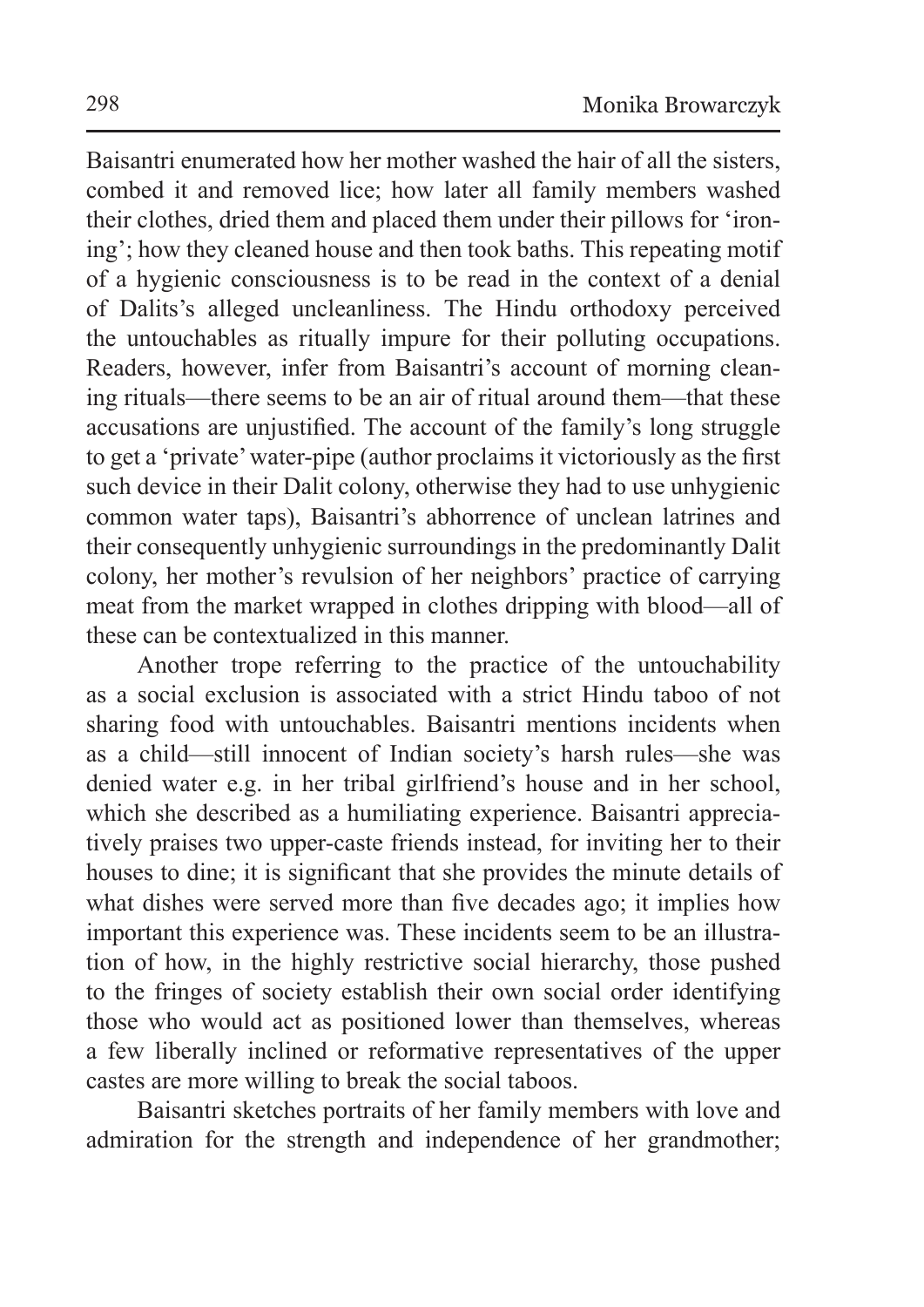the fierce courage and only partly realized capabilities of her mother. These female figures are her female ideals, her archetypical Shaktis; they are embodiments of Dalit women's struggle; while Ambedkar serves as an epitome of dedication to the Dalit movement. Baisantri retells the stories about her mother and grandmother from before the time she was born in the voice of an omnipresent third person narrator. It seems that she internalized stories of the women's experiences, which were repeated at home during long hours of domestic chores. These narratives developed into collective stories, a common testimony of the orally transmitted family autobiography retold in unison by many female voices of the family.

Baisantri's father, Ambedkar, the man who congratulated her on her graduation and the engineer who helped the family to get the water pipe are the only men valued by the narrative. The others, both upper-caste and Dalit men, are depicted gravely as a constant threat to women's life, because they abuse their positions of power to exploit them. And women described in Baisantri's life story—including Baisantri herself—endure this treatment in silence. Baisantri revolted against gender inequality at sixty-eight when she decided to write her story and during a separation achieved by her after an ugly court case against her husband. In the introduction she claims the right to express herself in men controlled society by writing her life story. In another passage, after admitting the fact that Dalit widows can remarry implying her pride in a social advancement of Dalits in comparison with upper-caste Hindus' social backwardness—she builds up a rhetorical comparison of women's and men's rights and asks for the reasons why Dalit widows in her community can only marry a divorcee or a widower, and why they cannot celebrate their marriages. Dalit widowers, however, not only wed unmarried girls but also have the right to rejoice at their second marriage with the same festivity as the first one. She does not provide answers; rhetorical questions are her narrative weapon.

Chapter 14 illustrates how Dalit women are victimized and ill-treated by Dalit men. Baisantri draws from her observations of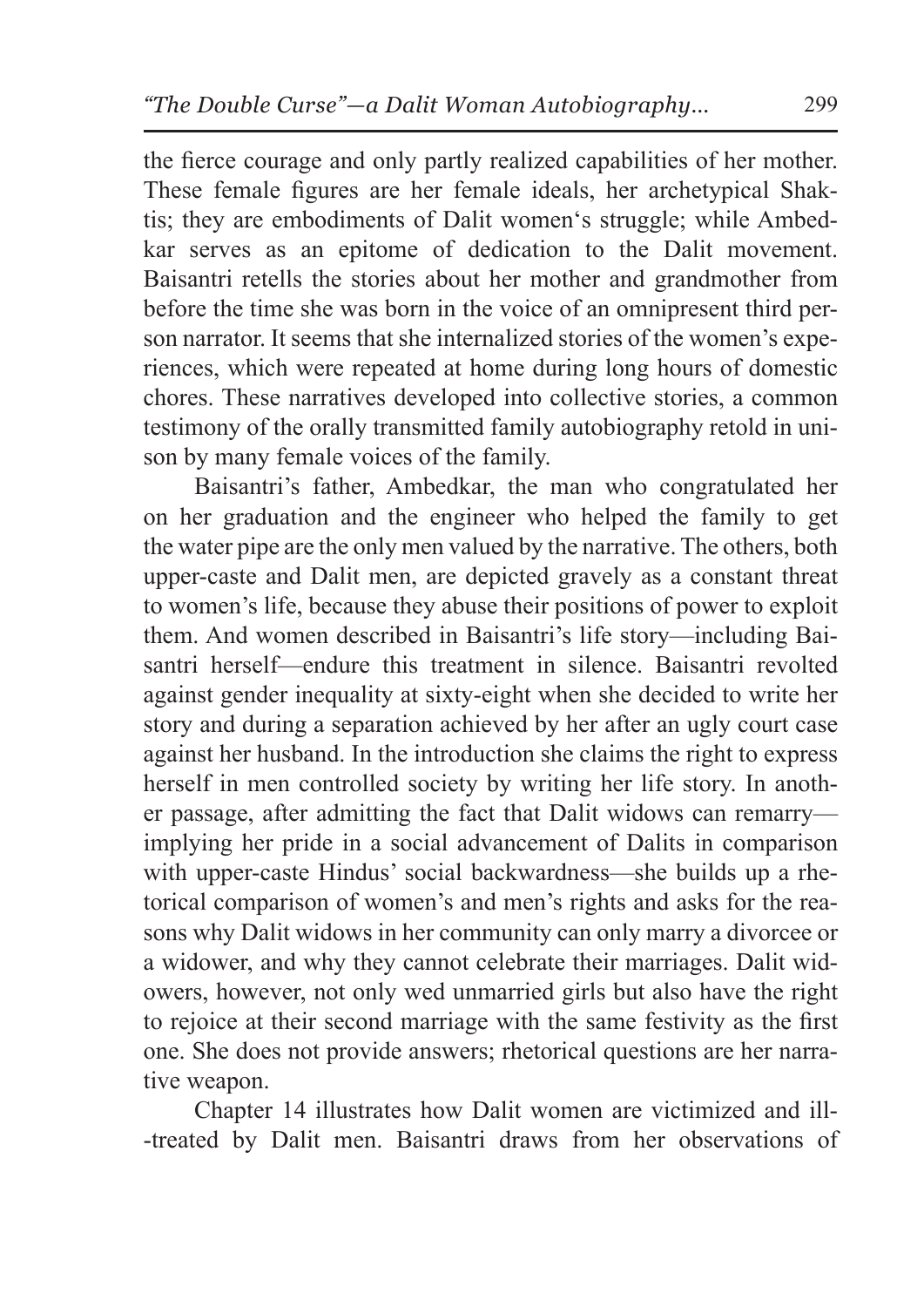the neighbours; many of their sad stories ended tragically, but in particular the one described in the last paragraph. The narration of the event is factual but intersected with exclamations of fright. Initially, Baisantri recalls that she did not notice a crowd of men and a donkey in the courtyard of the neighbours; only then the readers learn that her mother—aware of the vulnerability of her daughters—kept them inside the house. That is when we realize that Baisantri recounted a scene that she, in fact, was prevented from seeing, but her narration to generate a dramatic effect—reveals the events from the beginning probably narrated to her by others. Later the author describes what she and other women saw looking at the crowd of men through the crack in the doors of their houses:

After a while Sakharam's wife was brought outside. She was wearing only a sari blouse and a small piece of cloth. […] a garland of old sandals was put around her neck. She was sited on the donkey and marched through the whole colony. People shouting again, and again, threw her out of the colony and came back! Oh my God! What a humiliating lesson was she given!<sup>6</sup> (Baisantri 1999: 72–73).

The narrative strategy (very short sentences, spoken Hindi vocabulary) grabs the reader's attention. Passive voice constructions describing the humiliation of the woman by men from the neighborhood give an air of inhumanity to these mortifying atrocities. The fact that the atrocities are described by a woman and watched by all women of the colony keeps them (and the readers) on a vigil: inhuman violence can turn against each and every one of them. It is also a rhetoric strategy that at this point the narration of the event gets suspended, the author explains the cause of the woman's misery—she informed her husband of unwanted attention from a foreman at work, and he accused her of

<sup>6</sup> *thoṛī der bād sakhārām kī aurat ko bāhar lāyā gayā. uske badan par sirf colī thī aur vah choṭā sā kapṛā pahnī thī.* […] *uske gale mẽ cappalõ kī mālā pahnāī gayī. use gadhe par biṭhākar bastī mẽ ghumāyā gayā. bastī ke log ho hallā macākar use bastī ke bāhar se nikālkar vāpas āe. bāp re! kitnī apmānjanak śikṣā dī gayī us aurat ko!*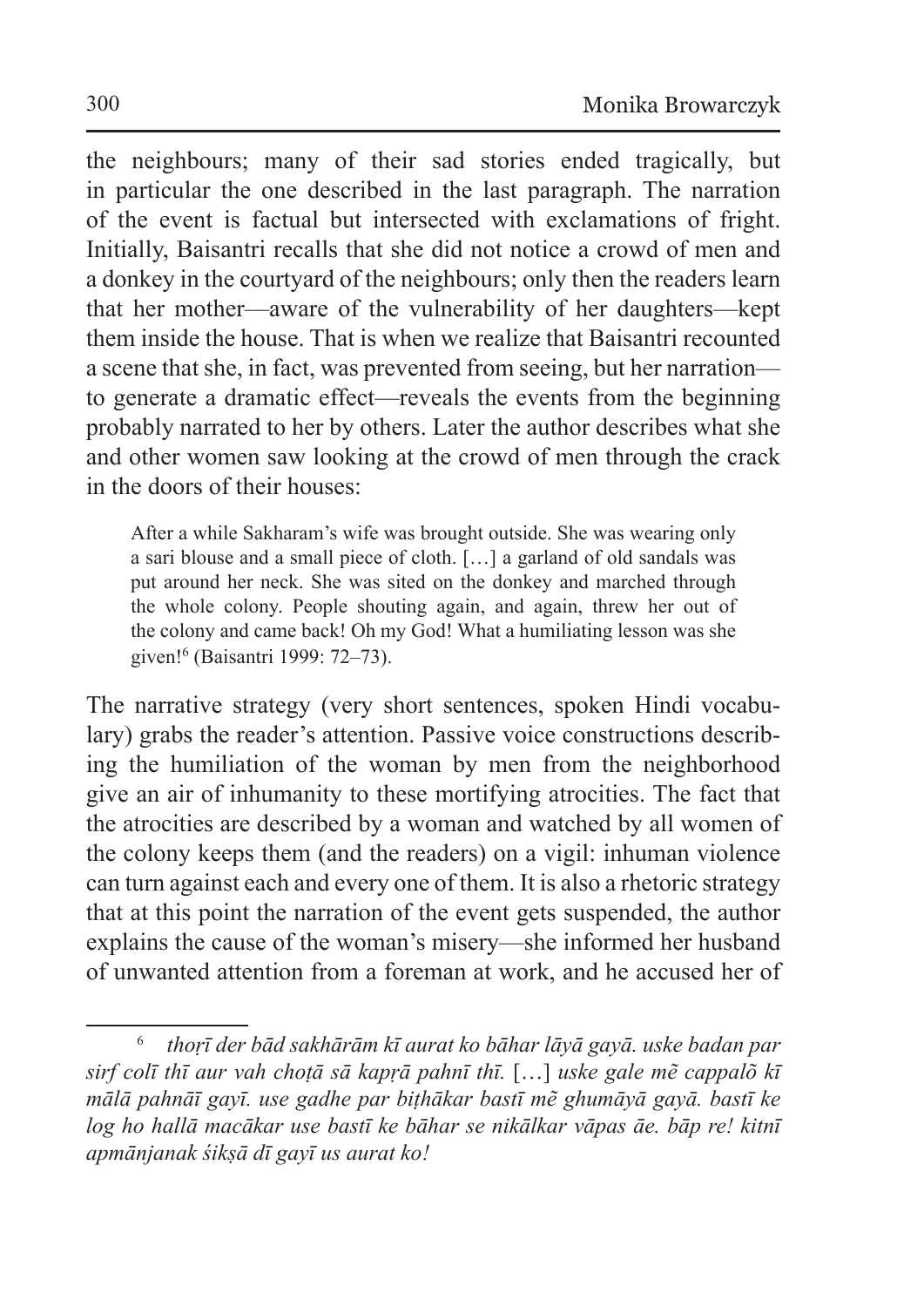immoral behavior and asked men from the neighborhood to punish her. Only then did Baisantri return to the appalling incident and concluded with a closing sentence about the woman's suicide in the colony's well. It is a purposeful sequencing of the narrative—exposing the accusations before we learn about the tragic end—that emphasizes how undeserved the treatment of the woman was. Baisantri is equally critical of the colony's women, who were thoughtlessly—unlike Baisantri supporting men in their allegations and thus following the pattern of the dominant cultural reading of woman's inborn immorality that legitimates the control of men.

Baisantri describes herself as a person whose dreams grew proportionally to the graduation from class to class and from school to school. She first attended the school for Dalit girls only, but later went to another educational institution where she was the only untouchable. Since that moment fear became her constant companion, fear of being exposed as a Dalit. She did not make friends; children noticed that her clothes, tiffin box, food—the non-verbal marks of her social inferiority—were different, which alienated her from the group of her peers. Mortified that her caste would be disclosed, she lied that her father was a government officer because fathers of the other girls had respected, middle class professions (doctor, engineer and lawyer) and she could not disclose that her father—whom she loved dearly and respected—collected and sorted garbage. What the emotional cost of such constant fear and anguish was can only be presumed.

But the 'not only-for-Dalits' schools—where she experienced social exclusion, even though she concealed her identity—were also her first glimpses of a better, appealing world, which made her dreams and hopes change. A sensitive, observant and perceptive girl developed aspirations and hopes for an improved life, like the one of the uppercaste pupils.

Baisantri describes her growing inferiority complex and an increasing awareness of degradation in the dominant society that ostracized Dalits. She recalls many incidents of humiliation, such as an overpowering feeling of shame while she watched her father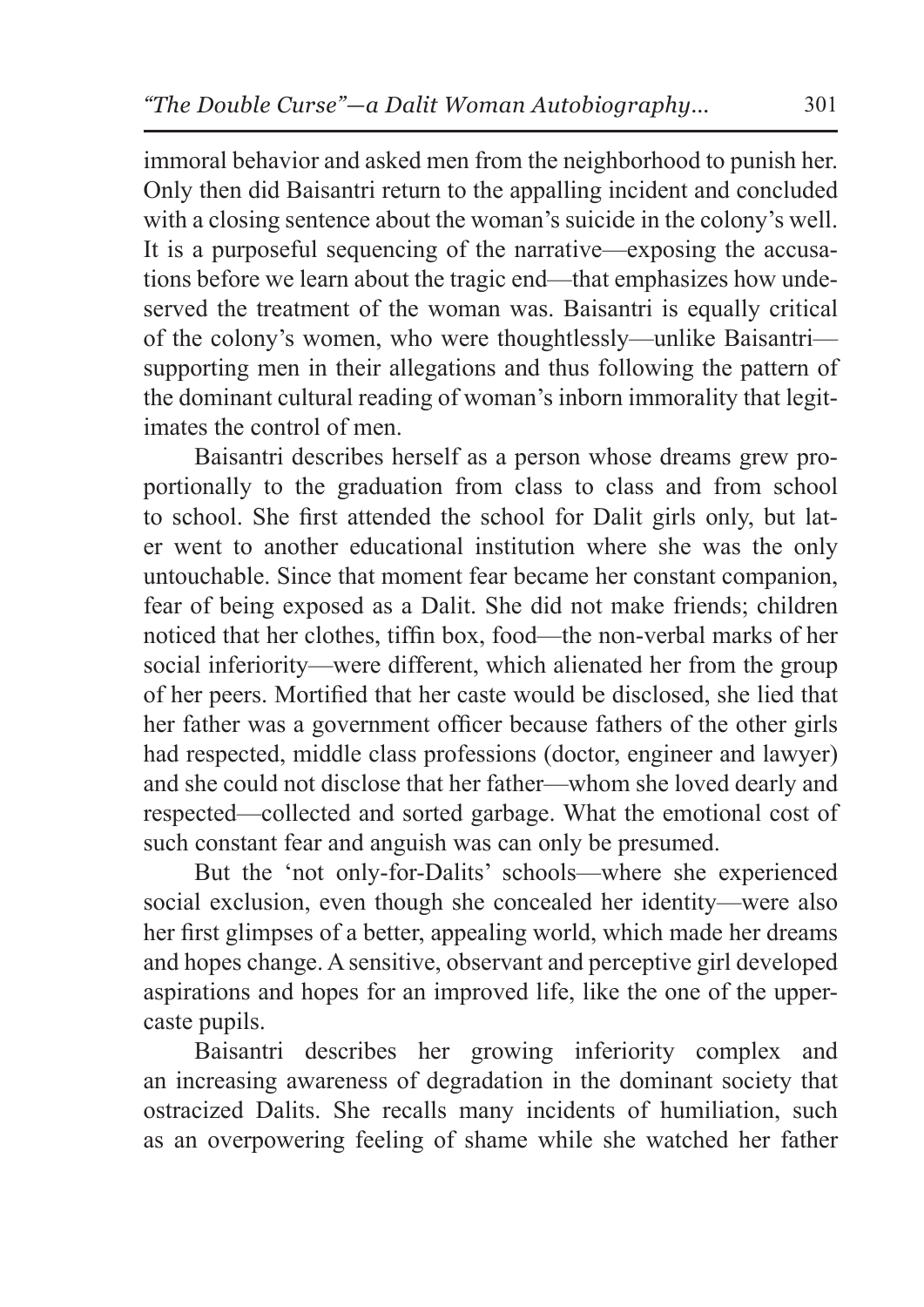begging teachers to let her study though he could not pay fees on time and putting his forehead next to teachers' feet as being untouchable he could not even touch them. Thus the romanticized gesture of humble supplication changed into a sign of contemptible degradation. These occurrences built a mounting anxiety in Baisantri's life story.

Dalit parents working hard to educate their daughters, who studied in schools and colleges, with their house with a newly built bathroom and private water-pipe, made Baisantri's family a target of resentment of not only upper-castes, who did not accept undeserved improvements in Dalits' lives. The changing lifestyle of this family symbolizes social change and development and as such is unacceptable to some members of their own community, whom Baisantri identifies as envious of her family's success. Hostility grew: abuse and stones were hurled at the family and at their house; the colony gossiped about the girls' reputation, which is a powerful tool of social control; the family was in a double blind, ostracized by different sectors of society—upper castes and their own community as well.

Baisantri depicts Dalit customs, beliefs, festivals, the lifestyle of Dalit community of Nagpur and other caste communities in relation with Dalits. Her book is an obvious source of social history, but what is even more essential, it explores the subject's relation to history. It is peculiar and not at the same time that Baisantri does not mention a historical event which shaped the destiny of modern India. She is silent about the Partition. It is not surprising when we go back to the accounts of Dalit women from *The Other Side of Silence*  by Urvashi Butalia. A repeating motif in the recorded testimonies of Dalit women is their strong belief that the Partition occurred to Hindus, Muslims and Sikhs; Dalits were excluded for once, safe at the margin of society.

Kausalya Baisantri in her life story speaks both for herself and for Dalit women. She does what Claire Lynch describes as an essence of life writings (Lynch 2010: 216): "to write autobiography is to choose to be representative, both of oneself and of those with whom one is associated." She authors her story and the story of Dalit community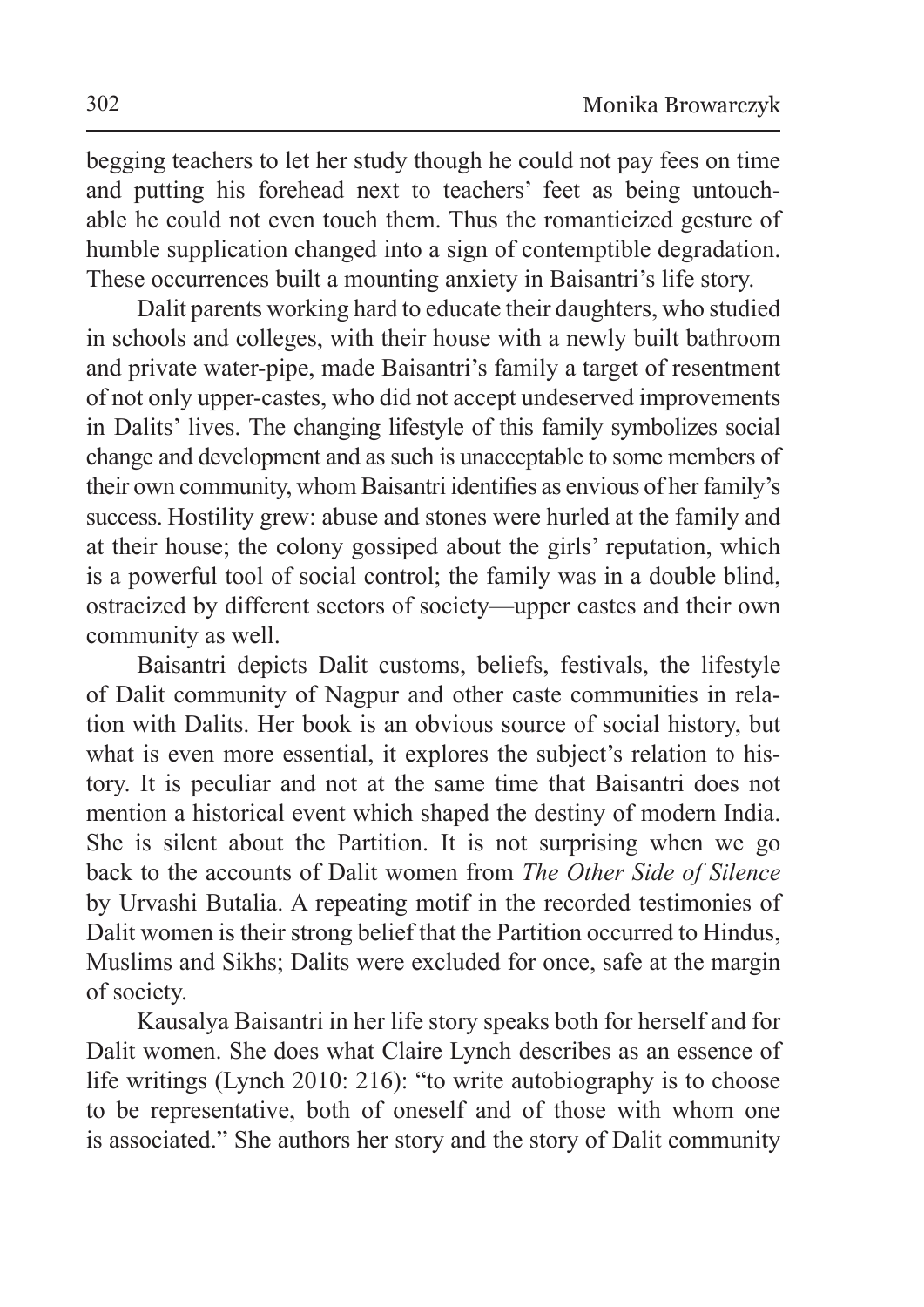of her times and it is a method of writing her own version of history and thus exercising control over the past both as a woman and as a Dalit. These two constituting dimensions of her identity are inextricably intertwined and her life story reflects that. I would strongly disagree with Beth's statement (Beth 2007: 573) that "Dalit autobiographies are not written for the purpose of personal reflection but are overtly meant for public consumption". Beth comments on Dalit men's writings, but even then the fact that something is written for public readership does not mean that it can have only a single motivation and excludes its reflexive character. Baisantri's life story is both political—written as a public statement of Dalit social history at a particular time and private—it is her consideration of the past.

The style of Baisantri's narrative is unpretentious; there are neither elaborate figures of speech nor complicated syntax, and thus the form and the content of this self-respect story correspond well. It seems that she narrates her life using techniques of the lore of story-tellers, i.e. on the one hand, she summons the readers' attention and alerts them by referring shortly to further, often dramatic developments in the story; on the other hand, she, purposefully, interrupts the continuity of narration of even dramatic events with some kind of interpolations—to suspend the story. Kausalya Baisantri engages the recipients of her life story with rhetorical questions and exclamations, figures of speech often employed in oral tradition of storytelling.

Kausalya Baisantri's "The Double Curse" has an indisputable literary quality also due to inference, it is not only what is expressed but also what is not expressed *per se* which matters. Rupert Snell (unpublished) remarks on Baisantri's story that "it is a wonderful articulation of the maintenance of dignity and meaning in a life denied social privilege".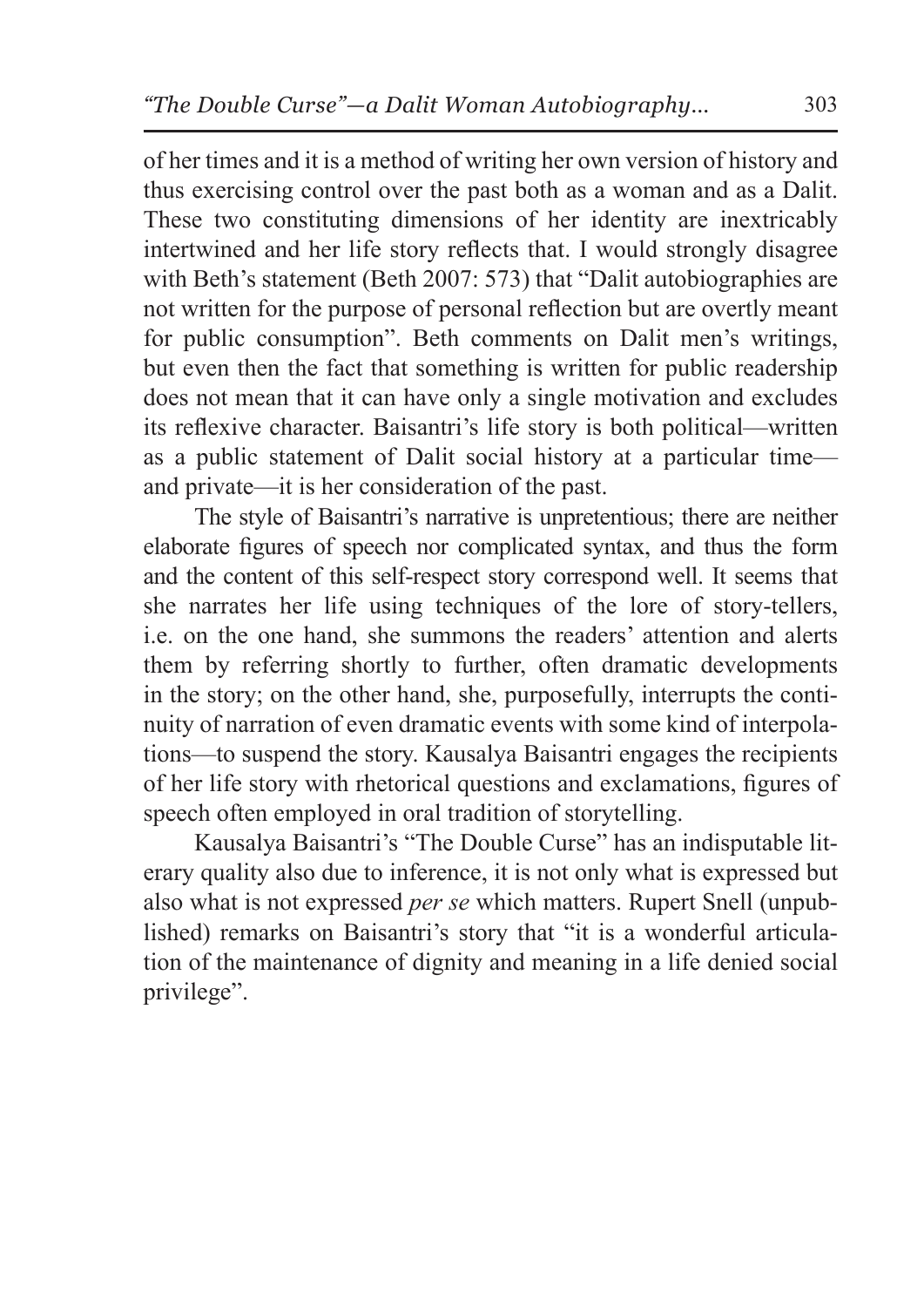## **References:**

- Babur, 2002. *The Baburnama. Memoirs of Babur, Prince and Emperor*. Transl. and ed. W. M. Thackston. New York: The Modern Library.
- Banarasidas, 2009. *Ardhakathanak (A Half Story)*. Transl. Rohini Chowdhury. New Delhi: Penguin Books.
- Baisantri, K. 1999. *Dohrā abhiśāp.* [The Double Curse]. Delhi: Kitabghar Prakaśan.
- Beth, S. 2007. Hindi Dalit Autobiography: An Exploration of Identity. In: *Modern Asian Studies* 41, No. 3. Cambridge: Cambridge University Press: 545–574. http://dx.doi.org/10.1017/S0026749X0600240X (May, 2007).
- Browarczyk, M. 2013 (forthcoming). The Intimate Me in the Public Sphere: Contemporary Hindi Autobiographies by Women—Maitreyi Pushpa and Prabha Khaitan. Warsaw: CEENIS Papers.
- Brueck, L. 2006. Dalit chetna in Dalit literary criticism. In: *Seminar*. http:// www.india-seminar.com/2006/558.htm (access 05.07.2013)
- Butalia, U. 1998. *The Other Side of Silence: Voices from the Partition of India*. New Delhi: Penguin Books.
- Cavarero, A. 2000. (1<sup>st</sup> ed. in Italian 1997). *Relating Narratives. Storytelling and Selfhood*. London–New York: Routledge.
- Das, S. K. 2008. *A History of Indian Literature*. *1800–1910 Western Impact: Indian Response*. Delhi: Sahitya Akademi.
- Devi, R. 1999. *Amar Jiban (My Life)*. Transl. E. Chaterjee. Calcutta: Writers Workshop.
- Eakin, J. P. 1992. *Touching the World. Reference in Autobiography*. Princeton: Princeton University Press.
- Gilmore, L. 2001. *The Limits of Autobiography: Trauma and Testimony*. Ithaca: Cornell University Press.
- Gulbadan, 2001. (1st ed. 1901). *Humayūnnāma. The History of Humayūn*. Transl. and ed. A. S. Beveridge. New Delhi: Goodword Book.